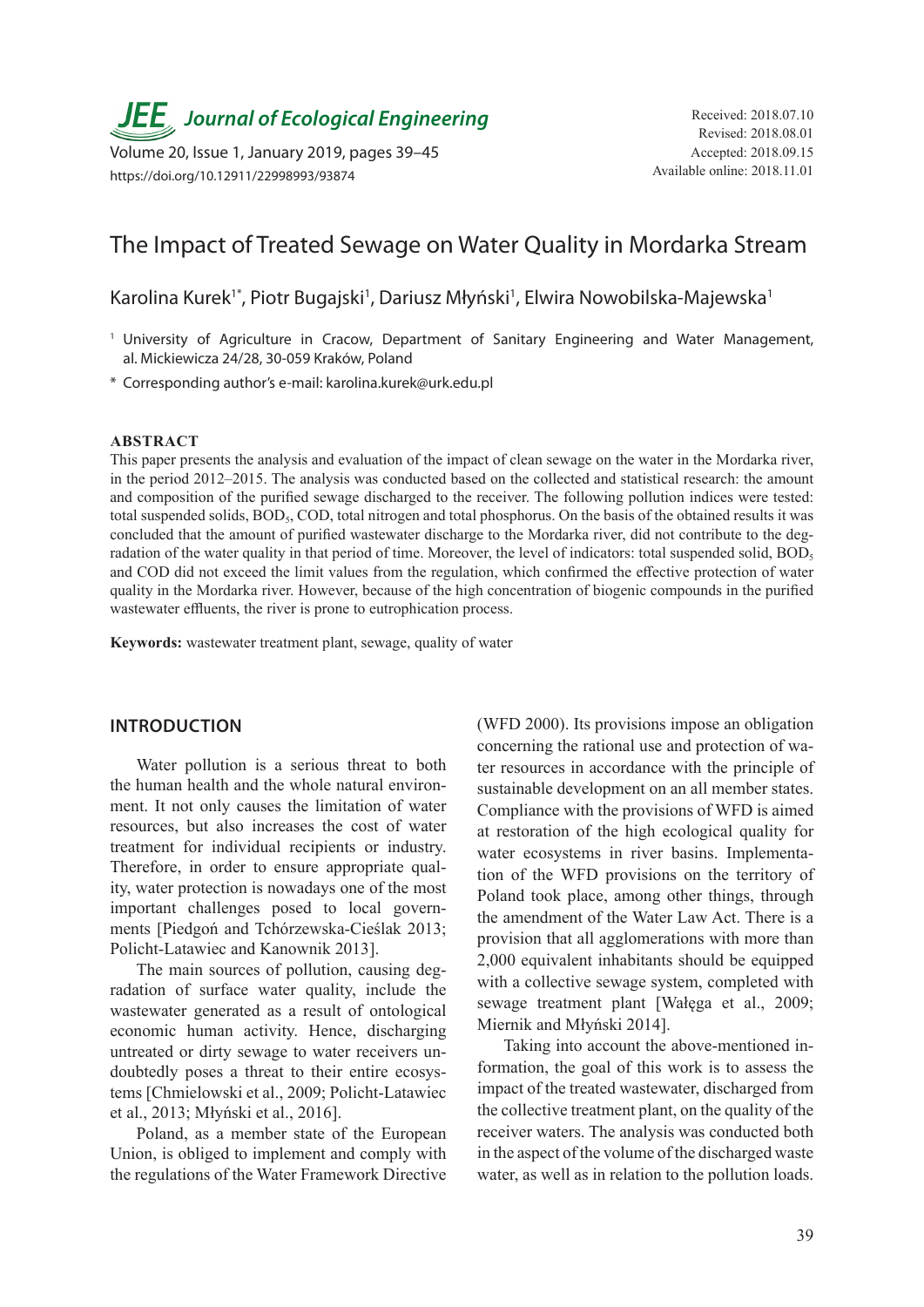## **CHARACTERISTICS OF THE RESEARCH OBJECT**

The considered waste treatment plant is a mechanical-biological facility situated in Mordarka (Limanowa commune, Limanowski district, Małopolskie Voivodeship) supporting 2083 PE in the research. Its maximum design capacity is  $470 \text{ m}^3 \cdot d^{-1}$ . The mechanical part includes basket screens and primary settling tank. On the other hand, biological treatment processes are carried out in two reactors, operating in the technology of activated sludge and in a secondary settling tank. After the secondary settling tank, the treated wastewater is directed to the receiver – Mordarka stream.

The Mordarka stream, which is a receiver of the treated wastewater, is located in the waster region of the upper Vistula River and it is the right-bank tributary of Sowlinka – a river located in the Dunajec basin. The average annual amount of precipitation in the basin is approx. 880 mm. The catchment area of the Mordarka stream is 16,94 km<sup>2</sup>, the length of the river is equal to 8.78 km, the watercourse decline amounts to 34.2‰, and the height difference of the catchment area is 300.5 meters above sea level. The Mordarka stream's catchment area is an urbanized

area, where the development surface constitutes almost 10% of the total catchment area. However, it is mainly used for the agricultural purposes – 70% of the area. In turn, forests constitute 20% of its total land cover. The basin's substrate is mainly composed of impervious soils, made of: glacial tills (medium and heavy), silty clays and loams, clays of various origins, dusts of various origins, dusts, clays and loams. Figure 1 presents the diagram of hydrographic network of the Mordarka stream in the background of the catchment area's use.

## **METHODOLOGY OF RESEARCHES**

Realization of a specific objective of the work was carried out on the basis of the provisions in [Regulation… 2014], hereinafter referred to as the Regulation, which states that the sewage entering the receiver waters should not cause physical, chemical or biological changes that would hinder the proper functioning of water ecosystems and fulfillment of specific quality requirements by water. According to [Długosz and Gawdzik 2012], a negative impact of the treatment plant on the quality of the aquatic environment is significantly reduced when the volume of



**Figure 1.** Diagram of hydrographic network of the Mordarka stream in the background of the catchment area's use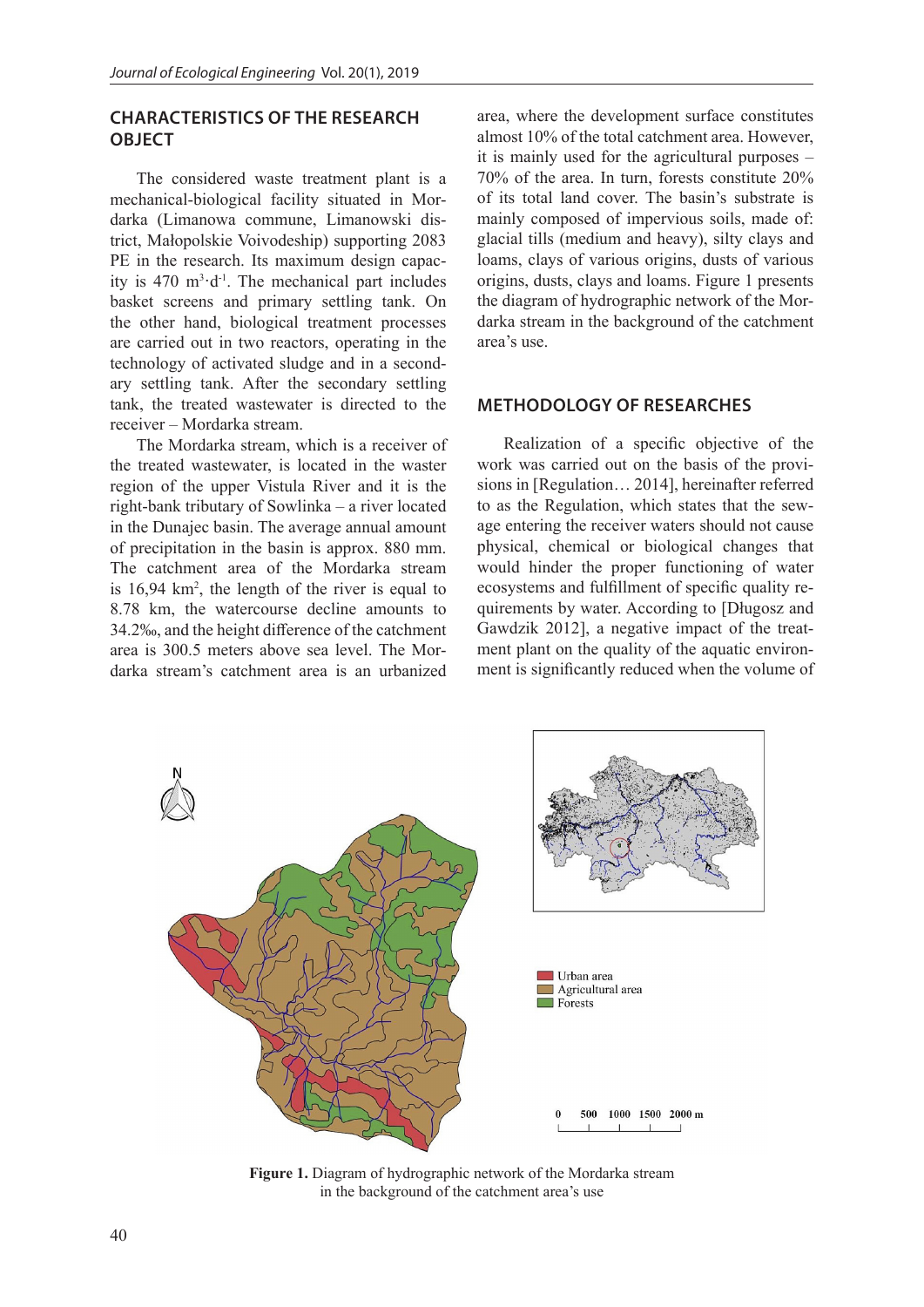the discharged wastewater does not exceed 10% of medium low flow (SNQ) of the receiver and when the quality of treated wastewater meets the requirements of the Regulation. Therefore, in this paper, the conclusion was based on the volume of wastewater discharged from the treatment plant to the Mordarka stream  $(Q_d)$  and results of the analyses of the physical and chemical composition for purified wastewater samples, including: BOD<sub>5</sub>, COD, general slurry, general nitrogen and general phosphorus. The source data included the multi-year period 2012–2015.

The authoritative flow to determine the degree of dilution for the wastewater introduced into surface waters is SNQ flow [Walkowicz 1988]. Since the Mordarka stream is an uncontrolled watercourse, the size of this flow was calculated in accordance with the Stachỳ formula [Byczkowski 1999]:

$$
SNQ = 4,068 \cdot 10^{-4} \cdot A^{1,045} \cdot SS_{qg}^{0,96} \cdot i_r^{0,11} (1+Jez)^{0,23} \text{ [m}^3 \cdot \text{s}^{-1} \text{]}
$$
 (1)

where:  $A$  – catchment area of the stream in  $km^2$ ;  $SS_{gg}$  – average unit outflow (many years) coming from underground power in  $dm<sup>3</sup>·s<sup>-1</sup>·km<sup>-2</sup>$ , determined on the basis of [Stach*ỳ* 1987];

 $i_r$  – decline of watercourse in ‰,

*Jez* – lake density index for the catchment area [-].

For each series of observations, including the daily outflows of the sewage from the sewage treatment plant and the values of the analyzed pollutant indices, the following descriptive statistics were determined [Młyński and Chmielowski, 2017]: position measures – minimum values (min), medium  $(\bar{x})$ , maximum (max); measures of dispersion – standard deviation (s), coefficient of variation (Cs); measures for the shape of variable distribution – coefficient of skewness (A), kurtosis (K). All calculations were based on 29 determinants of each of the pollution indicators. Additionally, the number of exceedances for permissible the limit values of these indicators for domestic or municipal sewage discharged to the receiver (specified in the Regulation) was determined.  $(N_{dmax})$  was indicated according to the following formula [Heidrich 1998]:

$$
N_{dmax} = \frac{Q_{dmax}}{Q_{davg}}
$$
 (2)

For the years 2012–2015, the value of the maximum daily unevenness coefficient for a daily amount of treated wastewater where:

- $Q_{dmax}$  maximum daily volume of treated sewage in the considered period of time  $[m^3 \cdot d^{-1}]$ ,
- $Q_{dayg}$  average daily volume of treated sewage in the considered period of time  $[m^3 \cdot d^{-1}]$ .

The analysis was supplemented with the determination of the technological purification effectiveness  $(P_{sw})$  indicator and the risk of negative operation of the sewage treatment plant *Rso*. The technological purification effectiveness indicator is determined as the quotient of the number of pollutant samples consistent with the requirements of the Regulation and the total number of tested samples [Miernik and Wałęga 2006]:

$$
P_{sw} = \frac{n_z n_z}{N N}
$$
 (3)

where:  $n_z$  – number of samples meeting the re-<br>quirements of the Regulation concerning quirements of the Regulation concerning the quality of sewage discharged, *N* – number of all tested samples.

The risk of negative operation of the treatment plant was defined as the probability of exceeding the permissible value of individual pollutant indicators in sewage (outflow), in a greater number of samples than it is allowed by the applicable regulations. T is described as [Andraka 2011; Andraka and Dzienis 2013]:

$$
R_{so} = P(n_n > n_{dop})
$$
 (4)

where:  $n_n$  – number of negatively assessed purified samples of sewage,

> $n_{don}$  – maximum number of samples that may not meet the requirements of the Regulation.

### **TEST RESULTS AND THEIR ANALYSIS**

Formation of the size for daily outflow of sewage in the years 2012–2015 from the analyzed sewage treatment plant to the Mordarka stream is presented in Figure 2. Table 1 shows the descriptive statistics for the volume of the sewage treated in the examined period.

The calculated flow value *SNQ* for the Mordarka stream amounted to  $0.056 \text{ m}^3 \text{·s}^{-1}$ , which means that the daily volume of the sewage discharged to the receiver should not exceed 480 m3 ·d-1 (10% of *SNQ*). Therefore, the maximum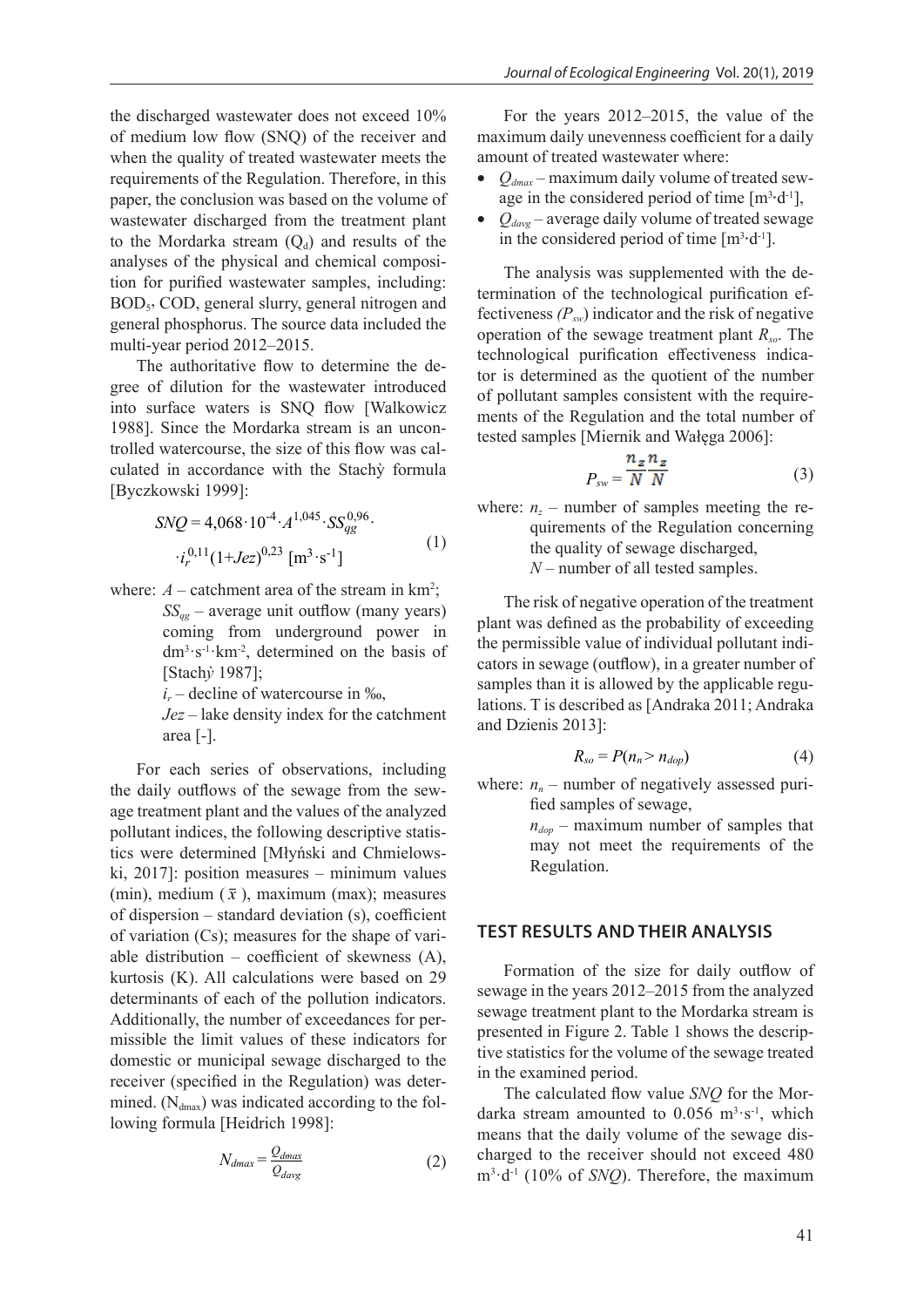

**Figure 2.** The amount of the effluent sewage from the tested treatment plant to the Mordarka stream in the years 2012–2015

**Table 1.** Characteristics of sewage effluent from the tested sewage treatment plant in the years 2011–2015

| $\int$ [m <sup>3</sup> ·s <sup>-1</sup><br>⊶dmin | ⊍dśr<br>$\overline{a}$<br>$\mathsf{[m^3{\cdot}s^{\text{-}1}]}$ | ⊶dmax<br>$[{\rm m}^{3} \cdot {\rm s}^{-1}]$ | $\sim$<br>$\mathsf{Im}3.\mathsf{e}\text{-}1'$<br>.<br>- 0 | $\mathsf{\omega}_\mathsf{s}$ |      |       | <b>N</b> <sub>dmax</sub> |
|--------------------------------------------------|----------------------------------------------------------------|---------------------------------------------|-----------------------------------------------------------|------------------------------|------|-------|--------------------------|
| 100                                              | つフド<br>ں ہے                                                    | 2164                                        | $\overline{\phantom{a}}$                                  | 0.62                         | 4.35 | 30.35 | 7.86                     |

permissible daily hydraulic load of the sewage treatment plant is  $470 \text{ m}^3 \cdot d^{-1}$ . On the basis of the conducted analysis, it was found that in the years 2012–2015, the daily volume of sewage discharged from the tested sewage treatment plant was characterized by a spread of  $2064 \text{ m}^3 \cdot d^{-1}$ . According to the Mucha's classification [1994], the value of  $C_s$  coefficient indicated a high variability of the dynamics of sewage in the analyzed years. The positive value of the skewness coefficient A presents the right-side asymmetry in the  $Q_d$  distribution which is a consequence of the higher value  $Q_{\text{dayg}}$  than the median and modal value of these outflows. On the other hand, the value of kurtosis indicates the leptokurtic distribution of  $Q_d$ , with a greater concentration of daily outflows around  $Q_{day}$ . On the basis of the calculations for  $N_{dmax}$  coefficient, it was found that its value significantly differs from the figures presented in the literature. In the work prepared by Myszograj and Panek [2007], it was found that for the settlement units with up to 5000 inhabitants, the *Ndmax* value for project purposes is assumed at the level of 2.0. However, for the discussed wastewater treatment plant, this volume is almost four times higher. It should be emphasized that the adoption of a lower value of *Ndmax* at the design stage leads to the hydraulic overload of the object during its operation. Consequently, it may affect the reduction in the efficiency of devices in the technological chain of the treatment plant [Bugajski 2006]. In the analyzed multiannual period, the maximum daily hydraulic capacity of the facility was exceed in 83 daily periods, which constitutes 7% in relation to the entire research period. Furthermore, it was found that the volume of effluent sewage was higher than 10% *SNQ* of the receiver in 76 daily periods. This constituted 6% of the examined period. However, it should be emphasized that exceedances occurred mainly in the early spring or summer period. This leads to the conclusion that these exceedances were caused by the inflow of external waters to the sewage system. In the early spring months, it was probably water from snow cover thawing, while in the summer period – their source could have been increased by the atmospheric precipitation. Infiltration waters are one of the main factors causing hydraulic overflows in the sewage treatment plants, and in consequence – the exceedance in the amount of 10% of *SNQ* [Kaczor 2011; Kaczor et al., 2013]. However, by referring to  $Q_{dayg}$  in the multiannual period to *SNQ*, it was found that the average daily volume of wastewater discharged in the period 2012–2015 is less than 6% of the receiver's reliable flow. Hence, the amount of the sewage entering the receiver in the study period should not result in a deterioration of the quality status for wasters in the Mordarka stream.

In order to determine the dynamics of changes in the composition of the treated sewage in the analyzed treatment plant, descriptive statistics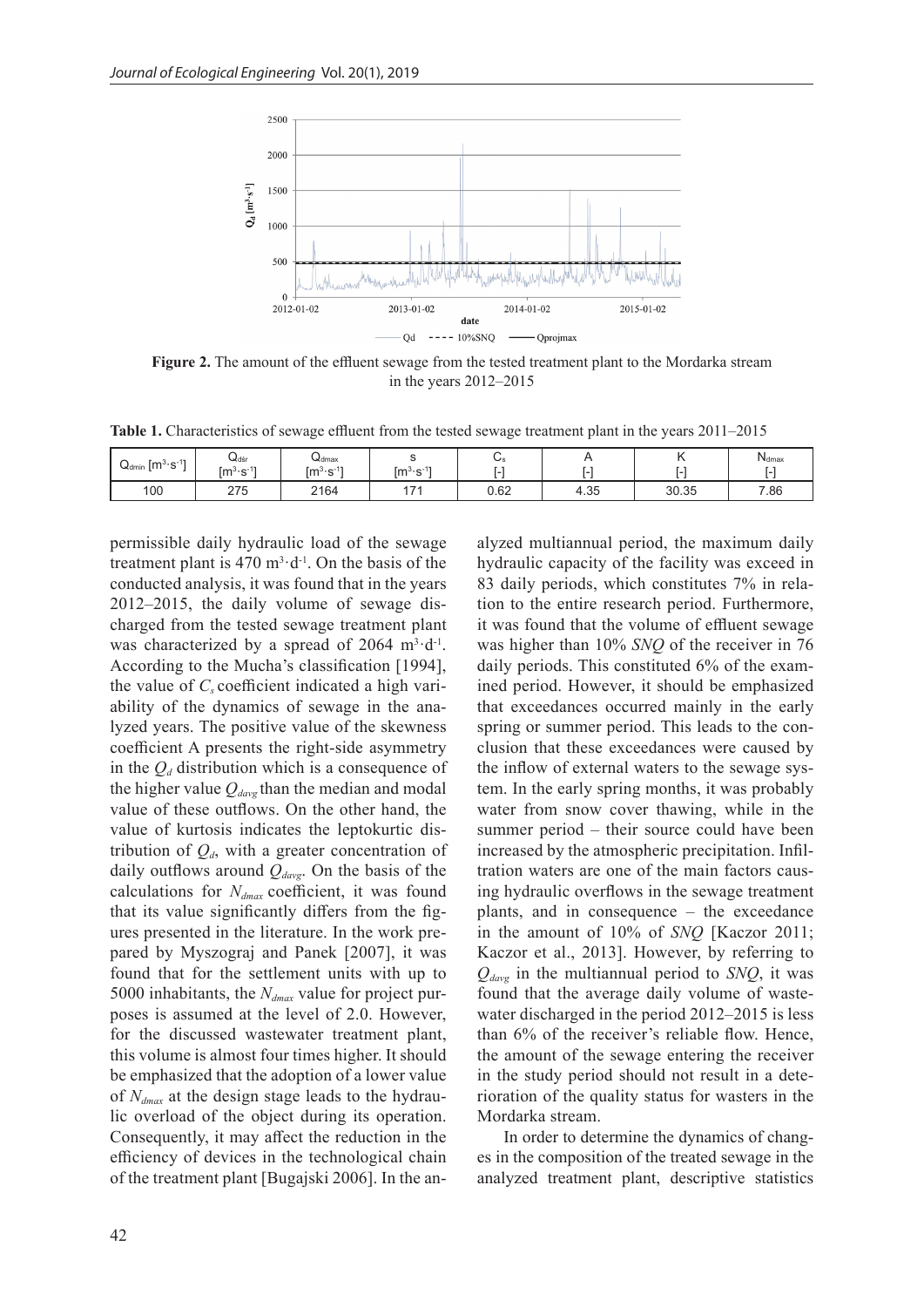were determined for the analyzed series of observational pollution indicators. Moreover, the number of exceedances for permissible values of pollutant indicators at the outflow regulated by the Regulations  $(D_{\sigma r})$  was determined. The results of calculations are presented in Table 2.

On the basis of the results presented in Table 2, it was found that according to the Mucha's classification [1994], the dynamics of changes in the formation of pollution indicators from the organic group  $(BOD<sub>5</sub>$  and COD) in the years 2012–2015 remained at a low level. This is indicated by the values of  $C_s$  coefficient. In turn, for the total suspension and biogenic indicators (TN and TP),  $C_s$  coefficient indicates high variability of concentration for these indicators. For the studied observational series of pollution indicators, the values of skewness coefficient *A*  point at the right-sided asymmetry for the distribution of variables, except for TP, which is characterized by the left-sided asymmetry (negative value of *A* coefficient) On the other hand, the kurtosis values for biogenic indicators pointed at the platykurtic distribution of these variables, in contrast to other indicators characterized by leptokurtic distribution (positive values of *K* indicator). It should be noted that for  $BOD<sub>5</sub>$ , COD and total suspension, no exceedance of permissible values at the outflow was observed – mandated by the Regulation. However, in the case of biogenic indicators, these exceedances were observed in the majority of the examined samples. The analysis was supplemented by determining the treatment plant operation reliability indicators: technological purification

efficiency  $P_{sw}$  and the risk of negative purification assessment *Rso*. The calculation results are summarized in Table 3.

By analyzing the results summarized in Table 3, it was found that in relation to the pollution indicators from the organic group and total suspension, the tested facility showed correct and reliable operation. This is evidenced by the values of  $P_{sw}$  and  $R_{so}$  coefficients. Particularly unfavorable course of  $R_{so}$  size was noted for the biogenic pollution indicators. The values much greater than 1.0 indicate that the number of samples not meeting the quality requirements in accordance with the Regulation was significantly higher than the permissible number established in the current regulations (according to the Regulation for 29 measurements – maximum: 4). Hence, there is a very high risk of negative assessment of purification for sewage in relation to total nitrogen and total phosphorus. It is assumed that the increased values of TN in the effluent may have been caused by the performance of nitrification processes at the temperature of sewage lower than 12˚C. According to Bugajski [2008] and Bugajski et al. [2015], the sewage temperature is an important factor affecting the nitrogen reduction processes in the sewage treatment plants based on the activated sludge technology. At the temperature below 12˚C, there is a significant slowdown in the nitrification processes. In turn, the increased concentration of TP in the sewage (effluent) can be connected with the lack of additional installation in the treatment plant for dosing chemical agents supporting the precipitation of phosphorus.

| Indicators                                   | Descriptive statistics |         |      |     |             |         |         | Number of       |             |
|----------------------------------------------|------------------------|---------|------|-----|-------------|---------|---------|-----------------|-------------|
|                                              | min                    | average | max  | s   | $C_{\rm s}$ | А       |         | $D_{\text{gr}}$ | exceedances |
| $BOD5$ [mgO <sub>2</sub> ·dm <sup>-3</sup> ] | 6.0                    | 9.7     | 16.0 | 2.3 | 0.24        | 0.74    | 0.22    | 25              | 0           |
| $COD$ [mgO <sub>2</sub> ·dm <sup>-3</sup> ]  | 24.6                   | 40.2    | 64.7 | 9.8 | 0.24        | 0.61    | 0.03    | 125             | 0           |
| Total suspension [mg·dm <sup>-3</sup> ]      | 5.0                    | 12.8    | 28.0 | 5.5 | 0.43        | 0.98    | 0.96    | 35              | 0           |
| $TN$ [mg $N_{\text{og}}$ dm <sup>-3</sup> ]  | 10.9                   | 21.5    | 39.9 | 8.9 | 0.44        | 0.59    | $-0.87$ | 15              | 20          |
| TP [ $mgP_{og}$ ·dm <sup>-3</sup> ]          | 0.6                    | 3.2     | 5.0  | 1.4 | 0.44        | $-0.44$ | $-0.97$ | ◠               | 22          |

**Table 2.** Descriptive statistics of tested pollution indicators in wastewater treated in the analyzed treatment plant

**Table 3**. Values of indicators for operational reliability in the analyzed sewage treatment plant in the years 2012–2015

| Reliability indicators | Pollution indicators |     |                  |                                      |     |  |  |  |
|------------------------|----------------------|-----|------------------|--------------------------------------|-----|--|--|--|
|                        | BOD <sub>5</sub>     | COD | Total suspension | $\mathsf{IV}_{\mathsf{o}\mathsf{g}}$ | റപ  |  |  |  |
| <b>SW</b>              |                      | ، ب | ı.u              | 0.3                                  | ◡.← |  |  |  |
| $N_{SO}$               | U.U                  | 0.C | 0.0              | 5.U                                  | 5.5 |  |  |  |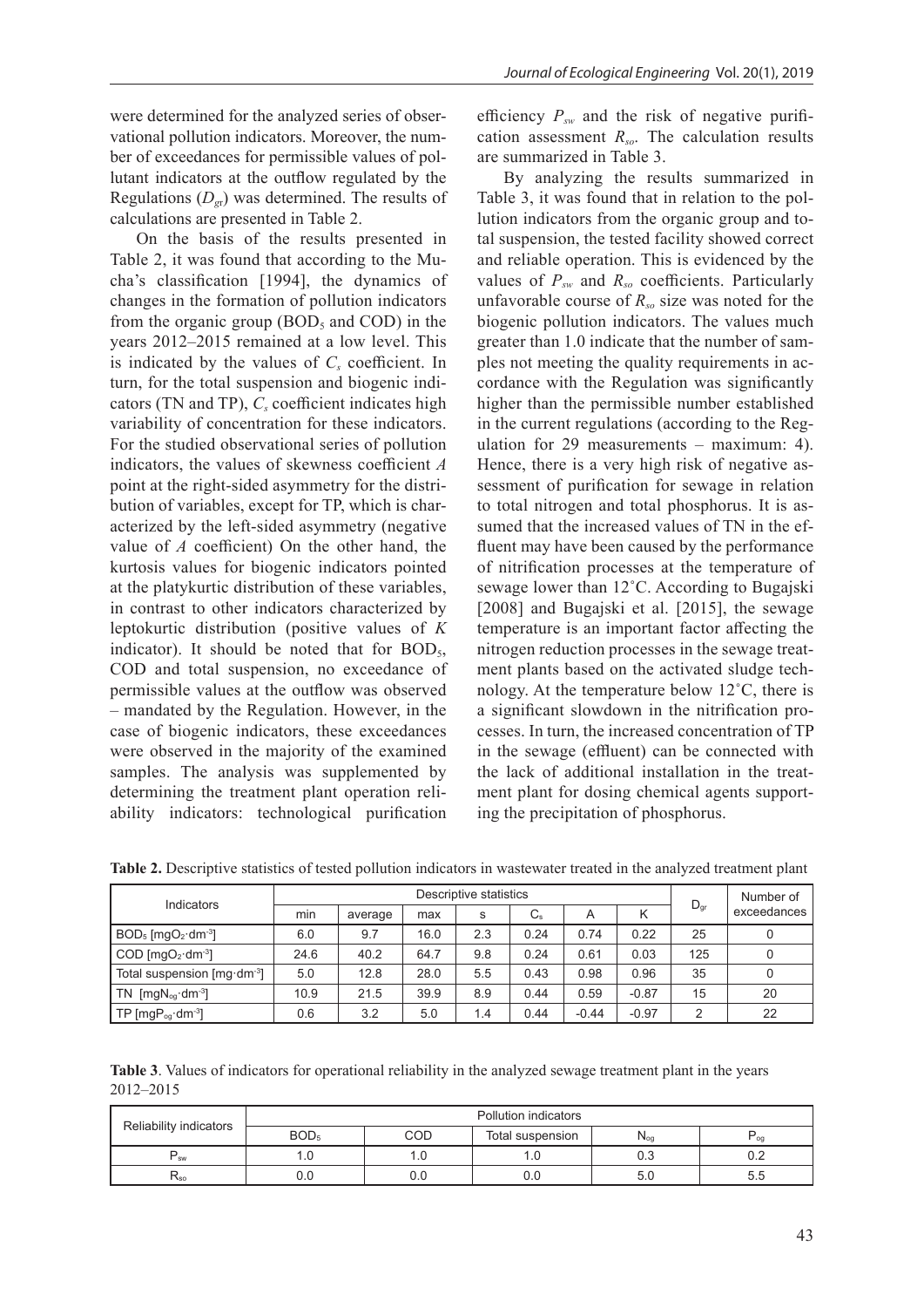### **CONCLUSIONS**

On the basis of the conducted researches, it was found that in the multi-year period 2012–2015, the average volume of sewage discharged from the treatment plant to the receiver was approx. 6^ of the reliable flow *SNQ* of the Mordarka stream. Exceeding of the sewage treatment plant maximum daily flow capacity was noticed in 83 days. In the analyzed multi-year period, no exceedance of limit values for BOD<sub>5</sub>, COD and total suspension in the treated wastewater (according to the guidelines presented in the Regulation) was reported. However, it was found that the permissible concentration was exceeded in 20 out of 29 tested samples for eutrophic indicators, i.e. total nitrogen and total phosphorus (in 56% of sewage samples).

The conducted studies showed that the average daily volume of the sewage introduced into the Mordarka stream in the years 2012–2015 does not adversely affect the quality of the receiver waters. This means that in the studied multi-year period, the amount of the treated sewage did not change the water quality class. In terms of the rate of reduction for BOD<sub>5</sub>, COD and total suspension indicators, the sewage treatment plant was functioning properly, so that the water quality of the receiver was not degraded. Due to the high concentration of biogenic compounds, the Mordarka stream was exposed to the eutrophication processes. Therefore, it is recommended to ensure continuous monitoring related to the removal of total nitrogen and total phosphorus in the determined sewage treatment plant, as well as the quality control for receiver's waters. Moreover, it should be emphasized that due to the agricultural use of the Mordarka stream's catchment area, the biogenic compounds that infiltrate into the water by flushing from agricultural areas may constitute an additional eutrophication threat for the watercourse. Therefore, continuous monitoring of total nitrogen and total phosphorus concentrations and the susceptibility of a receiver to eutrophication seems to be justified.

#### **REFERENCES**

- 1. Andraka D. 2011. Modeling of wastewater treatment plant operation by means of Monte Carlo simulatio. Inżynieria Ekologiczna, nr 24, 7–16 (in Polish).
- 2. Andraka D., Dzienis L. 2013. Modeling of Risk in

the Operation of Wastewater Treatment

- 3. Plants. Rocznik Ochrony Środowiska, nr 15, 1111–1125 (in Polish).
- 4. Bugajski P. 2006. Amount to sewage to treatment plant SBR – Biovac in Ksiaz Wielki in
- 5. 2000–2004 years. Infrastruktura i Ekologia Terenów Wiejskich, nr 3, 97–105 (in Polish).
- 6. Bugajski P., Chmielowski K., Wąsik E. 2015. Influence of atmospheric precipitations on
- 7. temperature and volume of wastewater in small sewage system. Infrastruktura i
- 8. EkologiaTerenów Wiejskich, nr 4, 1057–1066 (in Polish).
- 9. Byczkowski A. 1999. Hydrology tom II. Wyd. SGGW, Warszawa (in Polish).
- 10. Chmielowski K., Satora S., Wałęga A. 2009. Evaluation of the reliability of the sewage treatment plant for the commune of Tuchow. Infrastruktura i Ekologia Terenów Wiejskich, nr 9, 67–72 (in Polish).
- 11. Kaczor G. 2011. Impact of spring snowmelt on inflows to the household sewage treatment plant. Acta Sci. Pol., Formatio Circumiectus, nr 2, 27–34 (in Polish).
- 12. Kaczor G., Bugajski P., Bergel T. 2013. Application of the triangle method for the calculation of the infiltration and inflow volume in a sanitary sewer system. Infrastruktura i Ekologia Terenów Wiejskich, 3, 263–274 (in Polish).
- 13. Miernik W., Młyński D. 2014 . Analysis of the efficency of sewage treatment plant in Krzeszowice after its modernization. Episteme, nr 22, 303–310 (in Polish).
- 14. Miernik W., Wałęga A. 2006. Influence of operation time the efficiency of on effectiveness at sewage treatment process in Lemna sewage treatment plant. Infrastruktura i Ekologia Terenów Wiesjkich, nr 3, 39–51 (in Polish).
- 15. Młyński D., Chmielowski K. 2017. Analysis of the functioning wastewater treatment plant Przysieki (jasielski country) by selected statistical methods. [w:] J. Krupa, K. Szpara (red.): Zrównoważona gospodarka zasobami przyrodniczymi i kulturowymi na pogórzu Dynowskim determinantą rozwoju turystyki. Wyd. Związek Gmin Turystycznych Pogórza Dynowskiego, Dynów (in Polish).
- 16. Młyński D., Chmielowski K., Młyńska A. 2016. The assesment of the efficency and stability of work sewage treatment plant in Zabajka. Inżynieria Ekologiczna, nr 47, 123–130 (in Polish).
- 17. Mucha J. 1994. Geostatistical methods in documenting deposits. Skrypt, Katedra Geologii Kopalnianej. Wyd. AGH, Kraków (in Polish).
- 18. Myszograj S., Panek E. 2007. Balancing the amount of sewage reaching a sewage treatment plant. Gaz,